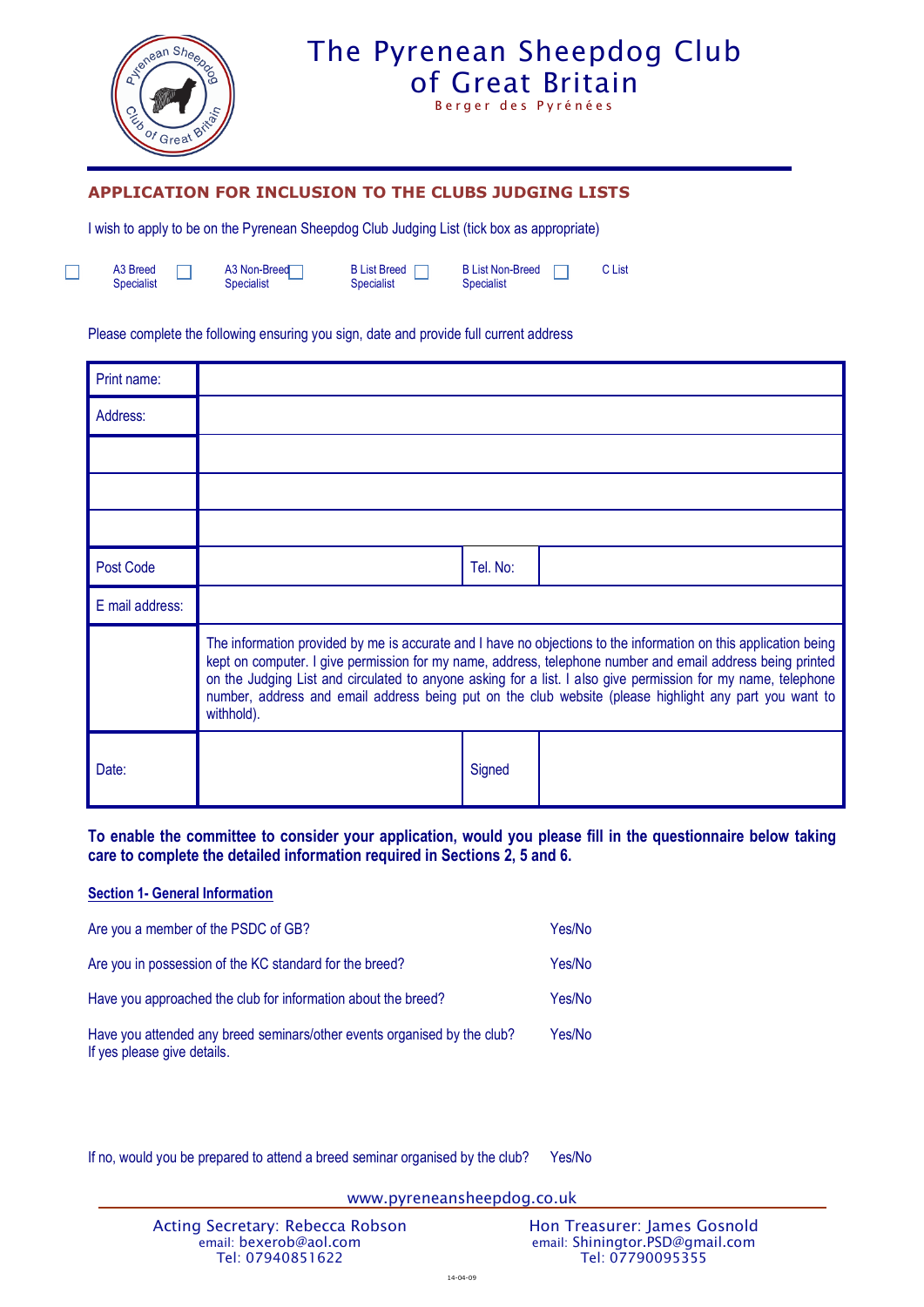

Berger des Pyrénées

#### **Section 2 - PSD Judging Experience**

Have you judged PSD's in the UK Yes/No

If yes, please give below the names and dates of Shows at which you have judged classes of PSD's in the UK, you may include future UK appointments which have been confirmed in writing**.**

| <b>Name of Society</b> | <b>Date of Show</b> | Type of Show<br>(Champ/Open/Limited) | <b>No. of Classes</b><br><b>Judged</b> | <b>No. of Dogs</b><br><b>Entered</b> | <b>No. of Dogs</b><br><b>Actually</b><br><b>Judged</b> |
|------------------------|---------------------|--------------------------------------|----------------------------------------|--------------------------------------|--------------------------------------------------------|
|                        |                     |                                      |                                        |                                      |                                                        |
|                        |                     |                                      |                                        |                                      |                                                        |
|                        |                     |                                      |                                        |                                      |                                                        |
|                        |                     |                                      |                                        |                                      |                                                        |
|                        |                     |                                      |                                        |                                      |                                                        |
|                        |                     |                                      |                                        |                                      |                                                        |
|                        |                     |                                      |                                        |                                      |                                                        |

Have you judged the breed overseas? Yes/No

If yes, do you award CAC/CACIBs in the Breed Yes/No

Please give a short outline of the extent of your experience giving the number of shows and dogs you have judged outside of the UK.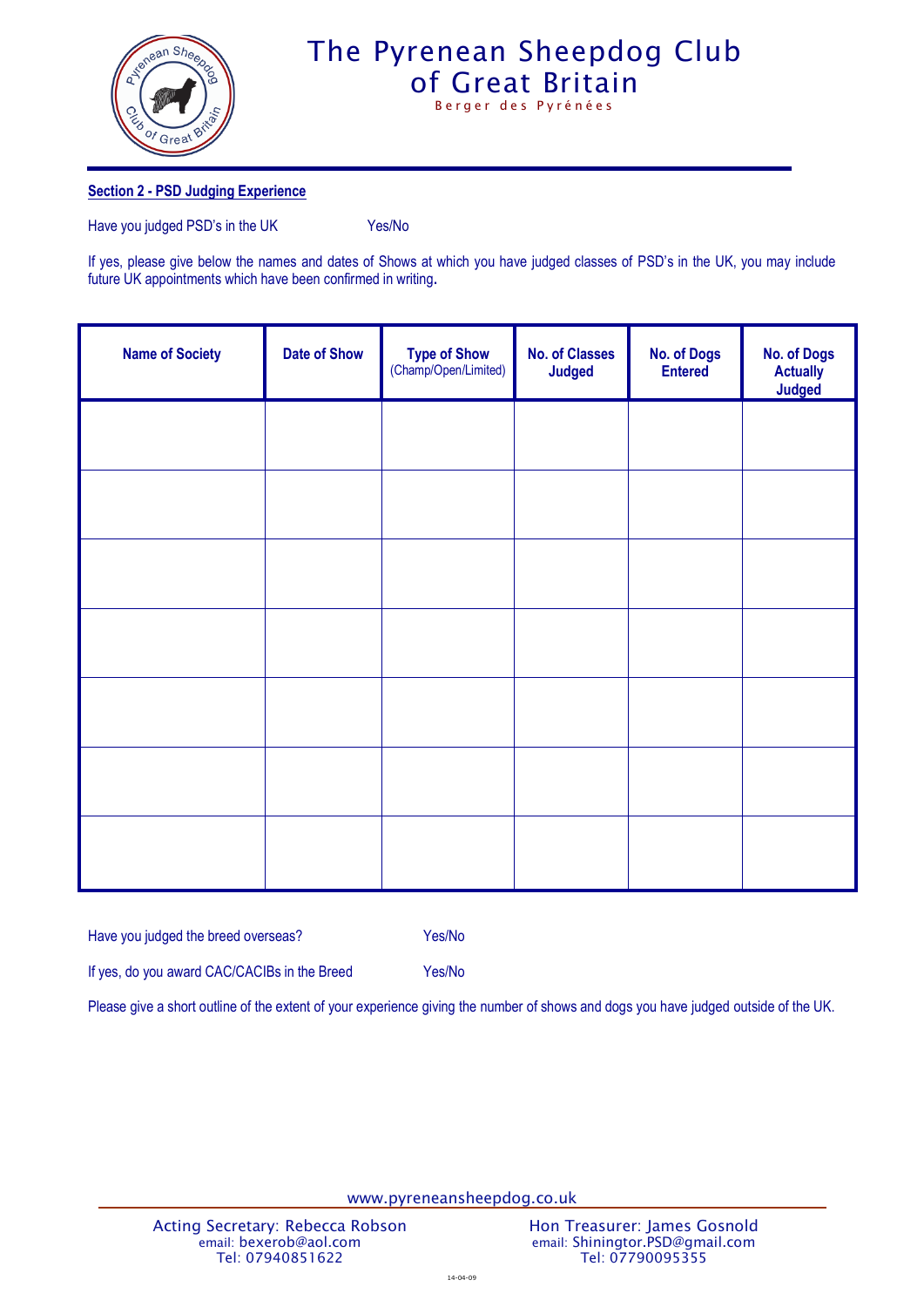

Berger des Pyrénées

### **3. PSD Ownership/ Breeding/ Show Experience**

Have you ever owned a Pyrenean Sheepdog? Yes/No Please give details highlighting the numbers and kennel names of dogs that you have owned

Have you ever bred Pyrenean Sheepdogs Yes/No Please give details of the kennel names of any Sire/Dam and the number of litters/puppies produced

Have you or do you show Pyrenean Sheepdogs? Yes/No Please provide a short summary of your PSD show experience including numbers of years in the show ring and main achievements.

**4. Other Breed Judging Experience**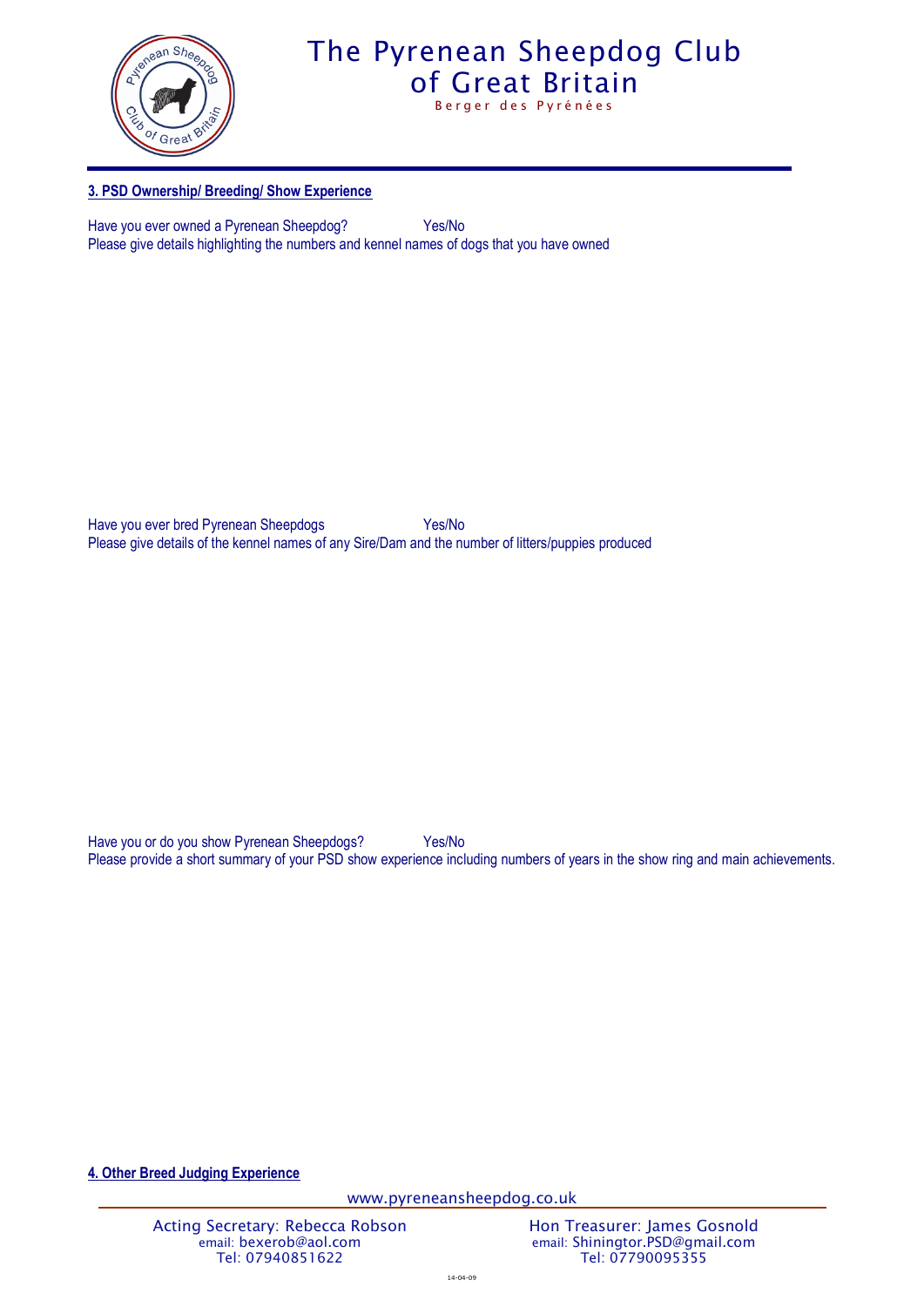

Berger des Pyrénées

Do you judge other Breeds? Yes/No If yes, please list other breeds.

Do you award CC's in other breeds? Yes/No If yes, please list CC Breeds.

How many years judging experience do you have in any one breed?

| Are you approved by the Kennel Club to judge Pastoral Group at (a) Championship Show level | Yes/No |
|--------------------------------------------------------------------------------------------|--------|
| (b) Open Show Level                                                                        | Yes/No |

### **5. Judging Education/Seminars**

Please give details of any KC Approved Seminars or any other seminars or training that you have completed as part of your judges education. Please indicate as appropriate whether you were assessed indicating a pass/fail as appropriate. In addition please enclose copies of all certificates of attendance or pass completion for any of the seminars you include.

| <b>Event</b>                                          | <b>Date</b> | <b>Organising Society</b> | Pass/Fail/<br><b>Not assessed</b> |
|-------------------------------------------------------|-------------|---------------------------|-----------------------------------|
| KC Seminar - Requirements of a Dog Show Judge         |             |                           |                                   |
| KC Seminar - Conformation and Movement                |             |                           |                                   |
| KC Seminar - Points of a Dog "Hands on<br>Assessment" |             |                           |                                   |
| <b>PSDC</b> Breed Seminar<br>Attendance only          |             |                           |                                   |
| PSDC Breed Seminar plus "Hands On<br>Assessment"      |             |                           |                                   |
|                                                       |             |                           |                                   |
|                                                       |             |                           |                                   |

### **6. Stewarding Experience**